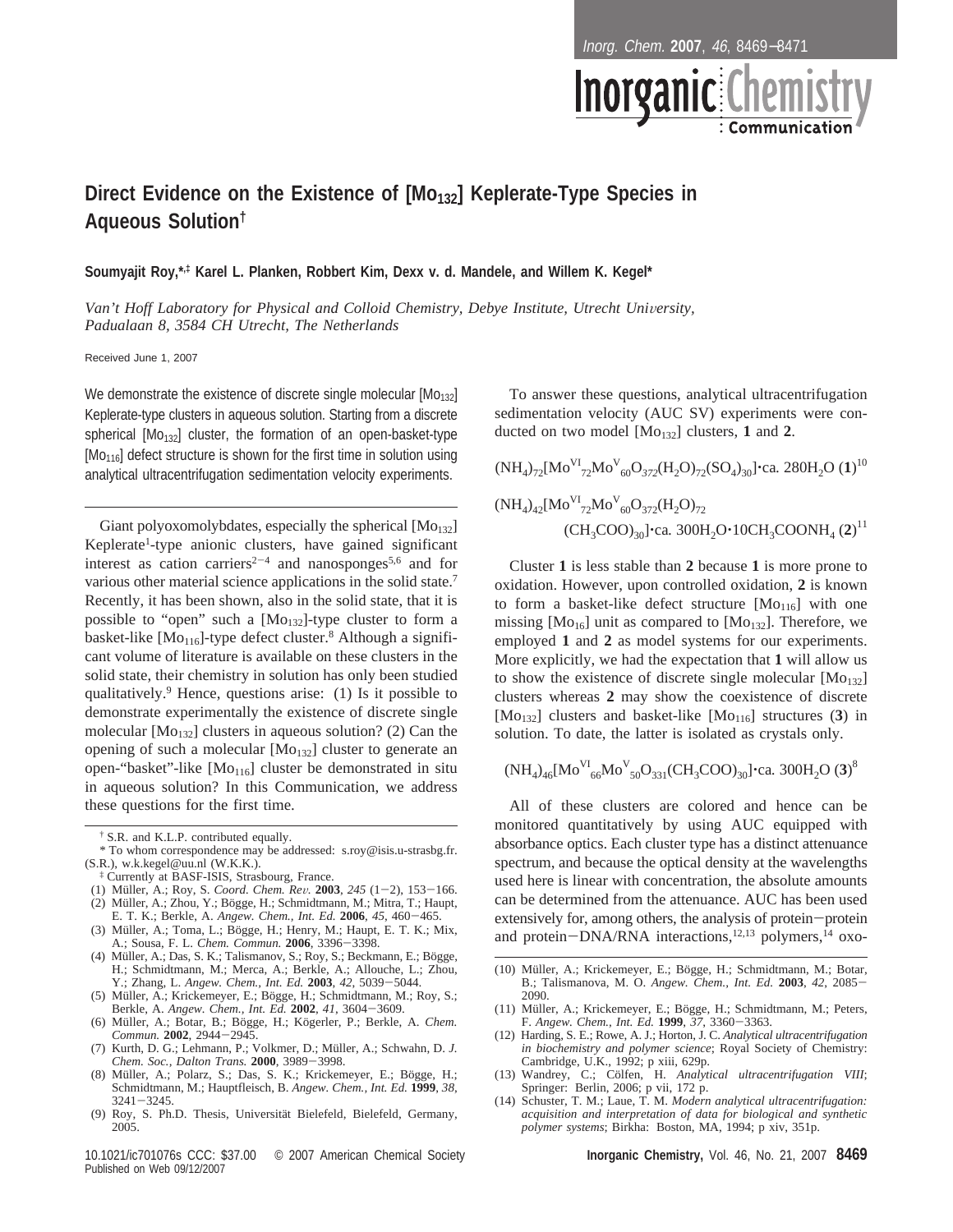## **COMMUNICATION**

molybdates,15 and even polyoxometalate-based dendrimers in solution.16 The earliest AUC experiments on polyoxometalates<sup>17</sup> that we are aware of date back to 1950, where the sedimentation and diffusion coefficients of silicotungstate were determined in aqueous solution to critically and accurately test the AUC technique. In this test, the determined hydrodynamic radii agree well with crystallographic radii of the silicotungstates.<sup>17</sup>

For the AUC SV experiments, ca. 2.5 mM aqueous solutions were obtained by dissolving freshly prepared dried crystals of **1** and **2** in water (for experimental details, see the Supporting Information). To achieve a maximum signalto-noise ratio, the absorbance maxima of **1** and **2**, with an attenuance between 0.6 and 0.9 OD, were matched with local emission maxima of the Xe flash lamp. The absorbance bands in the electronic absorption spectra of clusters **1** and **<sup>2</sup>** are in the region of 460-480 nm. The red-brown color of these clusters stems from a transition within the  $[Mo<sup>V</sup><sub>2</sub>O<sub>4</sub>]<sup>2+</sup>$ groups containing localized metal-metal bonds.<sup>10,11</sup> Clusters **1** and **2** share the same architecture with the icosahedral disposition of the 12 pentagonal  $[(Mo<sup>VI</sup>)Mo<sup>VI</sup><sub>5</sub>O<sub>21</sub>(H<sub>2</sub>O)<sub>6</sub>]$ units linked by 30  $[MoV<sub>2</sub>O<sub>4</sub>(L)]$  linkers where  $L = SO<sub>4</sub><sup>2-</sup>$ <br>and CH-COO<sup>-</sup> for 1 and 2, respectively. For our experiments and CH3COO- for **1** and **2**, respectively. For our experiments, the absorbance at  $\lambda = 459$  and 484 nm for **1** and **2** was monitored. An enhanced van Holde-Weischet analysis, as implemented in *UltraScan*, <sup>18</sup> was performed on the SV data to obtain the integral and the envelope of the differential sedimentation coefficient distributions.

The envelope of the differential sedimentation coefficient distribution for **1** shows the dominant abundance (ca*.* 96%) of a monodisperse species with a sedimentation coefficient of 8.7 S (Figure 1). We now ascertain the nature of this species using

$$
s = \frac{M(1 - \bar{\nu}\rho)}{6\pi\eta rN}
$$
 (i)

From the above equation using the crystallographic molecular weight *M* (accounting for the loss of 50 water molecules) of 1 as  $28\,237.2$  g/mol,<sup>10</sup> the density of the solvent at 20 °C as 0.998 21 g/mL,<sup>19</sup> the partial specific volume  $\bar{\nu}$ as 0.47 mL/g,<sup>10</sup> the viscosity of water  $\eta$  as 1.002 mPa s,<sup>19</sup> and the radius of the cluster  $r$  as  $1.5$  nm, the sedimentation coefficient is calculated to be 8.8 S. This *s* value corresponds to the rate at which the clusters would sediment in an aqueous



**Figure 1.** Sedimentation coefficient distributions for **1**. The envelope of the differential sedimentation coefficient distribution is shown with a continuous line (right *y* axis), while the integral is shown with open circles (left *y* axis). A space-filling representation (generated with DIAMOND 2.1 from Dr. K. Brandenburg, Crystal Impact GbR, 2001, and POV-Ray 3.5 freeware from C. J. Cason; same holds for Figure 2) of **1**<sup>10</sup> is further shown.

solution at infinite dilution, provided that they exist as discrete molecular entities without any interparticle interaction (i.e., no electrostatic, hydrodynamic, and excluded volume effects) and that the single molecular composition as in the crystals is retained. The calculated and experimental values match. It demonstrates that in aqueous solution discrete single molecular clusters of **1** exist and their abundance is highly monodisperse.

Having shown the monodisperse existence of discrete single molecular  $[Mo<sub>132</sub>]$  clusters in aqueous solution, we now address our second question. Can we show the coexistence of the discrete [Mo132] cluster (**2**) with its oxidized "open"-basket-like [Mo<sub>116</sub>] (3)?

Assuming that both clusters **2** and **3** are spherical, the sedimentation coefficients for **2** and **3** are, according to eq i, 8.4 S ( $M = 26\,456.2$ ,  $\bar{v} = 0.457$ , and  $r = 1.5$  nm) and 7.5 S ( $M = 23\,494.3$ ,  $\bar{v} = 0.457$ , and  $r = 1.5$  nm), respectively. The friction coefficient *f* is not significantly increased upon removal of a cap from cluster **2** because it is likely that in aqueous solution the clusters are hydrated, resulting in a nearly overall spherical geometry. The sedimentation profiles of **2** revealed an interesting pattern. In contrast to **1**, the envelope of the differential sedimentation coefficient distribution is a broad Gaussian peak and reveals ca*.* 85% abundance of a species with a sedimentation coefficient of 8.1 S but without any peak at 8.4 or 7.5 S as calculated above (Figure 1). The broad distribution implies an abundance of a heterogeneous species in solution. This observed broad distribution, with a peak centered at 8.1 S, should be interpreted as an overall picture for two coexisting species in the solution. The two cluster types **2** and **3** are not resolved during the sedimentation velocity run and sediment but apparently as one fairly polydisperse species because the sedimentation coefficients are similar and both species have large diffusion coefficients. The fact that two species with similar particle densities have sedimentation coefficients of 7.5 and 8.4 S are not resolved can already be demonstrated by a finite element SV simulation for single non-interacting species. In line with our explanation and interpreting the broad peak in Figure 2 as a weight-average *s* value, the solution is comprised of ca*.* 67% of **2**, which sediments individually at 8.4 S, and ca*.* 33% of the defect open-basket-

<sup>(15)</sup> Validzic, I. L.; Van Hooijdonk, G.; Oosterhout, S.; Kegel, W. K. Thermodynamic Stability of Clusters of Molybdenum Oxide. *Langmuir* **<sup>2004</sup>**, *<sup>20</sup>*, 3435-3440.

<sup>(16)</sup> Volkmer, D.; Bredenkotter, B.; Tellenbroker, J.; Kögerler, P.; Kurth, D. G.; Lehmann, P.; Schnablegger, H.; Schwahn, D.; Piepenbrink, M.; Krebs, B. *J. Am. Chem. Soc.* **<sup>2002</sup>**, *<sup>124</sup>*, 10489-10496.

<sup>(17)</sup> Baker, M. C.; Lyons, P. A.; Singer, S. J. Velocity Ultracentrifugation and Diffusion of Silicotungstic Acid. *J. Am. Chem. Soc.* **1955**, *77*, 2011-2012.<br>(18) Demeler, B. UltraScan-A Comprehensive Data Analysis Software

Package for Analytical Ultracentrifugation Experiments. In *Analytical ultracentrifugation: techniques and methods*; Scott, D. J. D., Harding, S. E., Rowe, A. J., Eds.; Royal Society of Chemistry: Cambridge, U.K., 2005; pp xxiii, 587 p.

<sup>(19)</sup> Lide, D. R. *CRC handbook of chemistry and physics : a readyreference book of chemical and physical data*, 81st ed.; CRC: Boca Raton, FL, 2000; p 1 v (various pages).